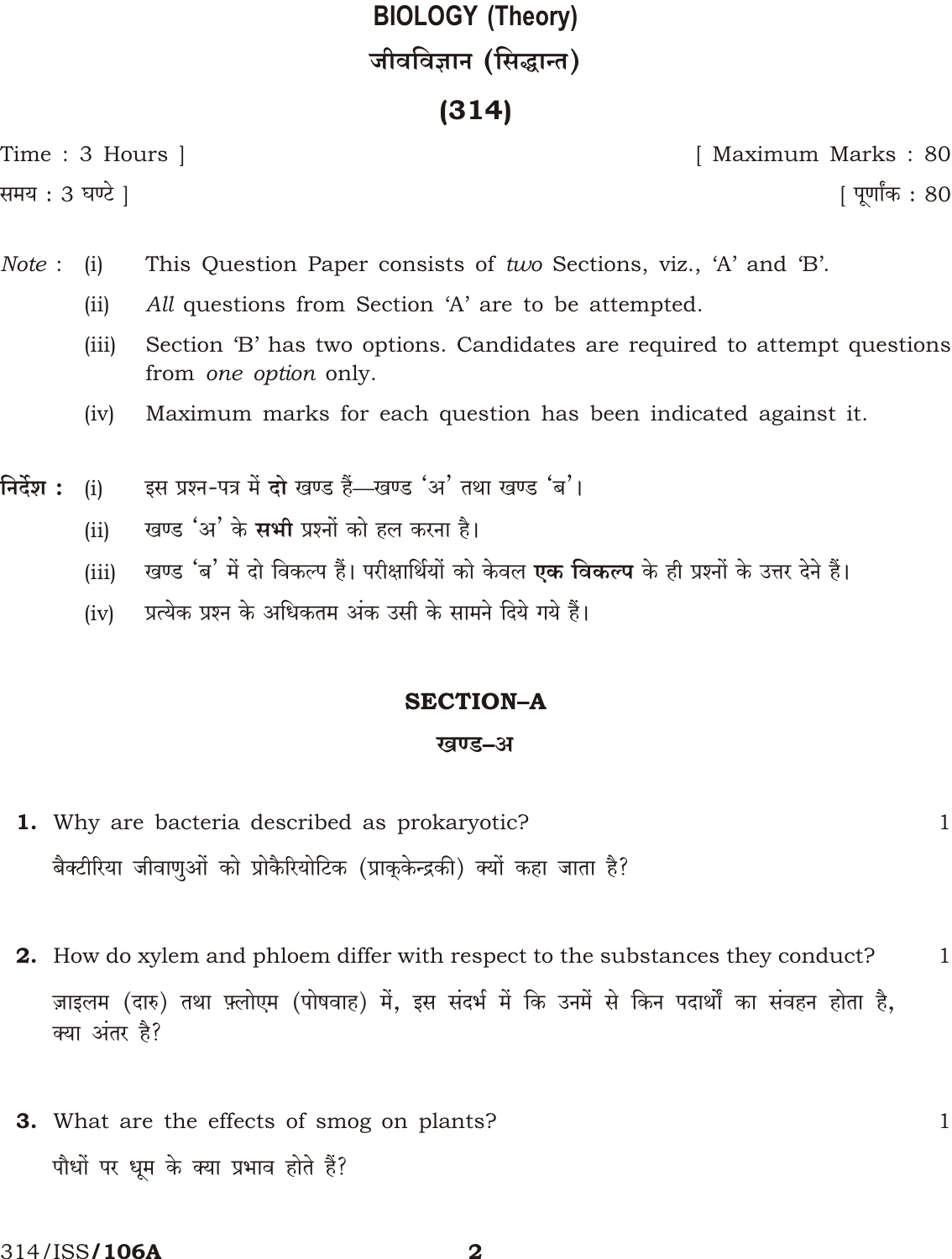- 4. Give two examples of toxoid vaccines. टॉक्सॉइड टीकों के दो उदाहरण दीजिए।
- **5.** Name and describe the type of androecium in pea flower and China rose flower.  $\overline{2}$ मटर के फूल तथा चायना रोज़ (गुड़हल) के फूल में पाए जाने वाले पुमंग का नाम लिखिए एवं वर्णन कीजिए।
- 6. Explain the general function of endoplasmic reticulum (ER), and mention its two different types with their respective specific functions.  $\overline{2}$ एंडोप्लाज़्मिक रेटिकुलम (ER) का सामान्य कार्य समझाइए तथा इसके दो भिन्न प्रकारों के नाम एवं उनके अपने विशिष्ट कार्य भी लिखिए।
- 7. Differentiate between the following:
	- Tap root system and Adventitious root system  $(a)$
	- $(b)$ Exarch xylem and Endarch xylem

निम्नलिखित में विभेद कीजिए:

- (क) मूसला जड़-तंत्र तथा झकड़ा जड़-तंत्र
- (ख) बाह्यआदिदारुक ज़ाइलम तथा अंतःआदिदारुक ज़ाइलम
- What is meant by saying that the genetic code is unambiguous? **8.** (*a*)
	- $(b)$ The top loop of a tRNA has the anticodon UCA. Which codon will it recognise on the mRNA during translation?
	- (क) आनुवंशिक कोड के विषय में कहा जाता है कि यह सुस्पष्ट होता है, क्यों?
	- एक tRNA के शीर्षस्थ लूप पर प्रतिकोडॉन UCA है। बताइए कि ट्रान्सलेशन के दौरान यह (ख) mRNA पर मौजूद किस कोडॉन की पहचान करेगा।

 $\overline{2}$ 

 $\mathbf{1}$ 

 $\overline{2}$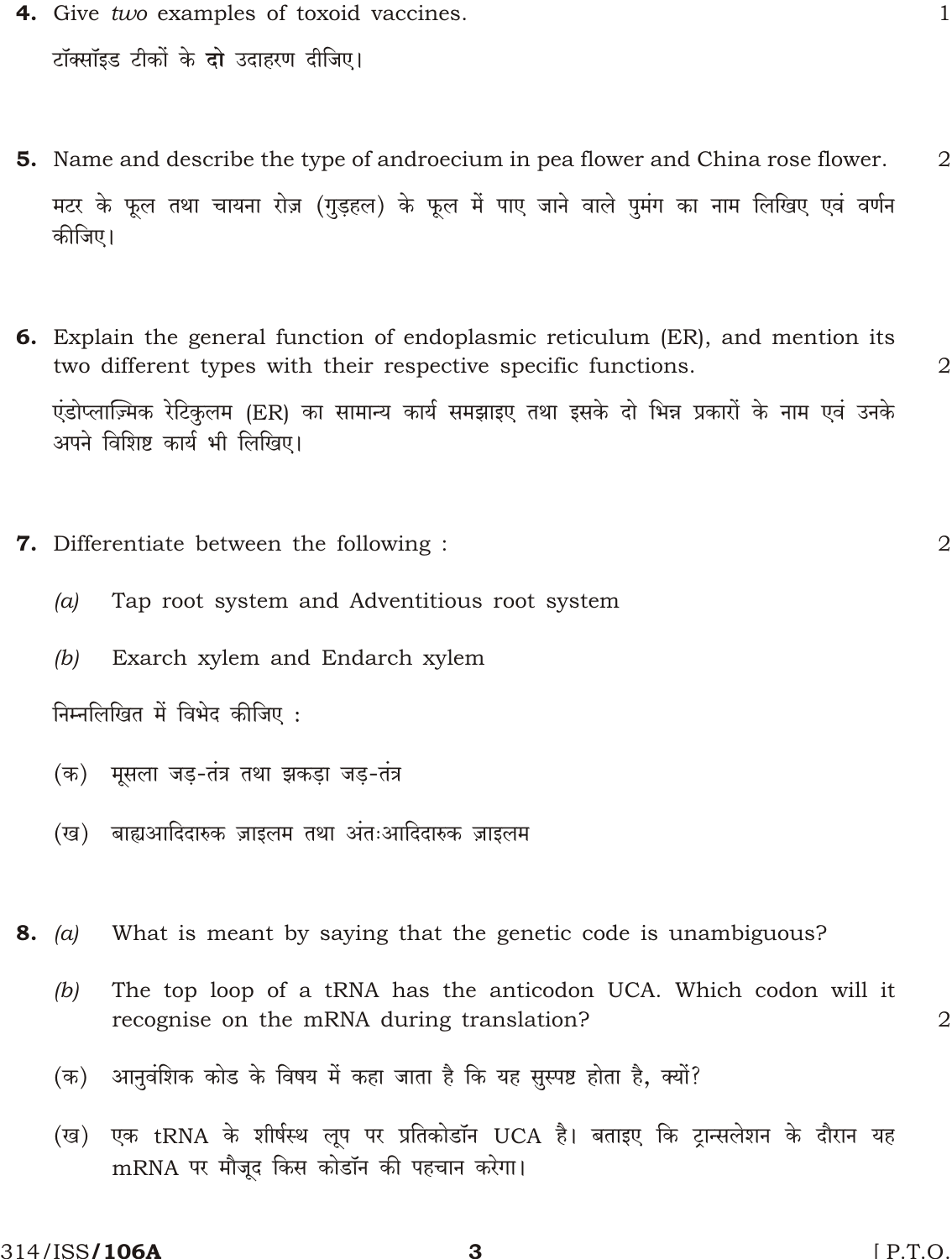- Name the source materials required in the production of biogas and the **9.** (a) actual gas contained in it which yields energy.
	- What is so special in Agrobacterium tumefaciens that it is being used in  $(b)$ biotechnology?

 $\overline{2}$ 

 $\overline{2}$ 

 $\overline{4}$ 

 $\overline{4}$ 

- उन स्रोत सामग्रियों के नाम लिखिए जिनकी बायोगैस बनाने में आवश्यकता होती है, और साथ ही (क) इसके भीतर की उस गैस का नाम भी लिखिए जो ऊर्जा प्रदान करती है।
- (ख) **ऐग्रोबैक्टीरियम ट्यूमिफ़ेसिएन्स** में ऐसी क्या विशेष बात है कि इसे जैवप्रौद्योगिकी में इस्तेमाल किया जाता है?

**10.** Define 'antibiotics'. Mention one serious drawback in using antibiotics, other than that some people may be allergic to some particular antibiotic.

'ऐंटीबायोटिक्स' की परिभाषा लिखिए। इसके अतिरिक्त कि कुछ व्यक्तियों को किसी विशिष्ट ऐंटीबायोटिक्स के प्रति एलर्जी हो सकती है, इनके उपयोग की कोई और एक कमी बताइए।

- Name the initial acceptor of  $CO<sub>2</sub>$  for photosynthesis in  $C<sub>4</sub>$  plants. 11.  $(a)$ 
	- $(b)$ Describe the special anatomical features in the leaves of  $C_4$  plants.
	- $C_4$  पौधों में प्रकाश-संश्लेषण के लिए  $CO_2$  के आरंभिक स्वीकारक का नाम लिखिए। (क)
	- (ख) C4 पौधों की पत्तियों में पाए जाने वाले विशेष शारीरीय लक्षणों का वर्णन कीजिए।

12. Name any four digestive enzymes other than lipase, that are found in our intestinal juice, and state their functions.

हमारे आंत्र रस में पाए जाने वाले कोई **चार** पाचन एंजाइम (लाइपेज़ को छोड़कर) गिनाइए और उनमें से प्रत्येक का कार्य भी लिखिए।

4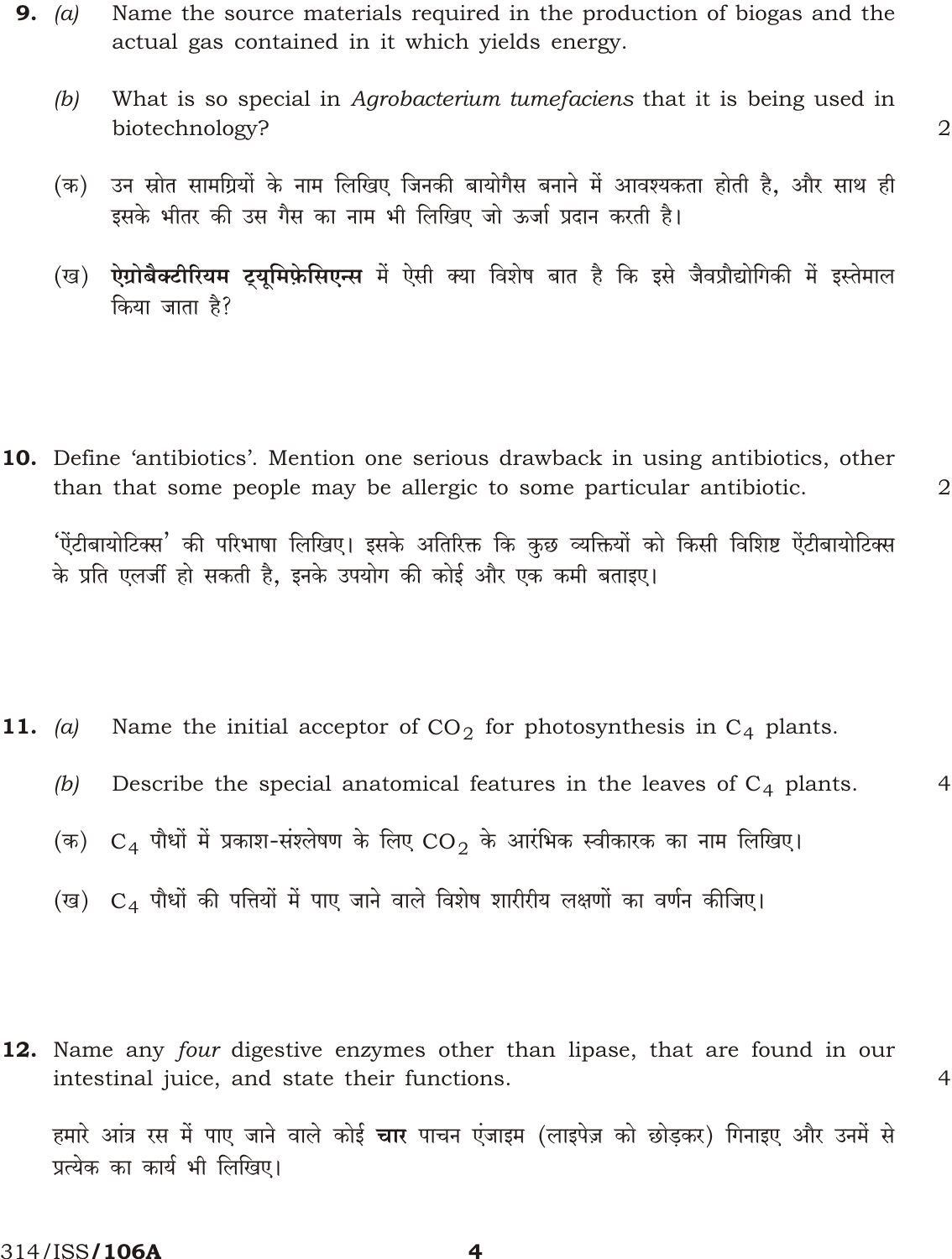13. Besides that breathing occurs in some animals while respiration occurs in all organisms, list any *four* other differences in these two processes.

यह छोड़कर कि साँस लेने की प्रक्रिया तो केवल कुछ प्राणियों में ही होती है, जबकि श्वसन सभी जीवधारियों में होता है, इन दोनों प्रक्रियाओं में पाए जाने वाले अन्य **चार** अंतर बताइए।

**14.** Draw a labelled diagrammatic sketch of the sectional view of the human female reproductive system. (No description is required.)

मानव मादा जनन-तंत्र के काट दृश्य का एक नामांकित आरेखीय चित्र बनाइए। (वर्णन की आवश्यकता नहीं है।)

- **15.** Mention if the following statements  $(a)$  and  $(b)$  are correct or incorrect and justify your answer by giving reason for each :
	- $(a)$ The lions and deers living in a forest belong to one population.
	- $(b)$ Rainfall is also one of the natural sources of soil erosion.

बताइए कि निम्नलिखित कथन (क) तथा (ख) **सही** हैं अथवा **गलत** और साथ ही अपने उत्तर को ठीक ठहराने की दिशा में कारण भी बताइए:

- (क) एक ही वन में रह रहे शेर और हिरन एक ही समष्टि (जनसंख्या) के अंतर्गत आते हैं।
- (ख) मदा अपरदन के प्राकृतिक स्रोतों में से एक स्रोत वर्षा भी है।
- 16. List any four special nutritional needs for pregnant and lactating mothers, as well as mention the purposes they serve.

गर्भवती महिलाओं तथा दुग्ध-स्रावी माताओं के लिए कोई **चार** विशिष्ट पोषण आवश्यकताएँ गिनाइए, और साथ ही यह भी बताइए कि उनसे क्या लाभ पहँचता है।

 $\overline{4}$ 

 $\overline{4}$ 

 $\overline{4}$ 

 $\overline{4}$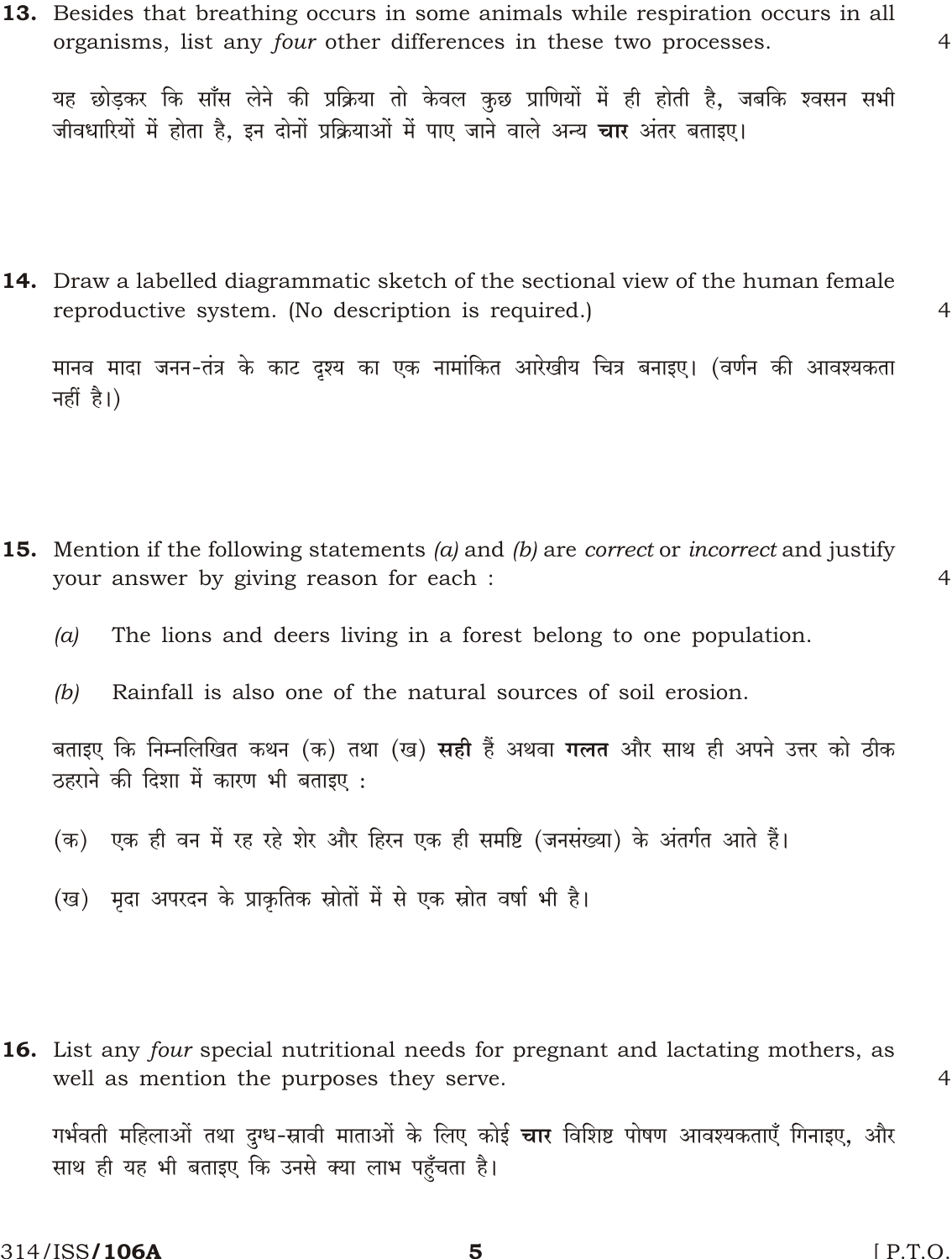- 17. Describe the following diseases as asked against each:
	- Chicken pox—the mode of transmission and the first specific symptom  $(a)$

 $\overline{4}$ 

6

- Tuberculosis—the pathogen and the mode of transmission  $(b)$
- $\left( c\right)$ Filariasis—prevention

 $(d)$ AIDS—full name and the particular test for its detection निम्नलिखित रोगों के विषय में, जैसा कि प्रत्येक के आगे पूछा गया है, वर्णन कीजिए :

- छोटी माता—संचारण विधि तथा पहला विशेष रोगलक्षण (क)
- क्षयरोग (तपेदिक)—रोगजनक तथा संचारण विधि (ख)
- $(\Pi)$ फ़ाइलेरिएसिस—रोकथाम
- एड्स (AIDS)—अंग्रेज़ी में पूरा नाम तथा इसकी पहचान के लिए विशिष्ट परीक्षण (घ)

18.  $(a)$ How do prokaryotes and eukaryotes differ pertaining to-

- site of nuclear material;  $(i)$
- (ii) chemical content of cell wall (when present);
- *(iii)* structures carrying out respiration?
- $(b)$ How does *Archeopteryx* serve as an example of morphological evidence in favour of organic evolution?
- Lion (Panthera leo) and tiger (Panthera tigris) are two separate species but  $(c)$ the sterile 'Liger' which is a cross between these two, is not a species. Why?
- प्राकेंद्रकीयों तथा सुकेंद्रकीयों में निम्नलिखित के विषय में अंतर बताइए : (क)
	- केन्द्रकीय पदार्थ का स्थान  $(i)$
	- *(ii)* कोशिकाभित्ति (जब होती हो) की अंतर्वस्तु
	- (iii) श्वसन-क्रिया कराने वाली संरचनाएँ
- जैव विकास के समर्थन में **आर्कियोप्टेरिक्स** किस प्रकार से आकारिकीय प्रमाणों का एक अच्छा (ख) प्रमाण प्रस्तुत करता है?
- शेर (**पैंथेरा लीओ**) तथा बाघ (**पैंथेरा टाइग्रिस**) दो पृथक् स्पीशीज़ हैं परंतु इन दोनों के बीच  $(\Pi)$ प्रसंकरण से पैदा होने वाला 'लाइगर' स्पीशीज़ नहीं कहा जा सकता। ऐसा क्यों?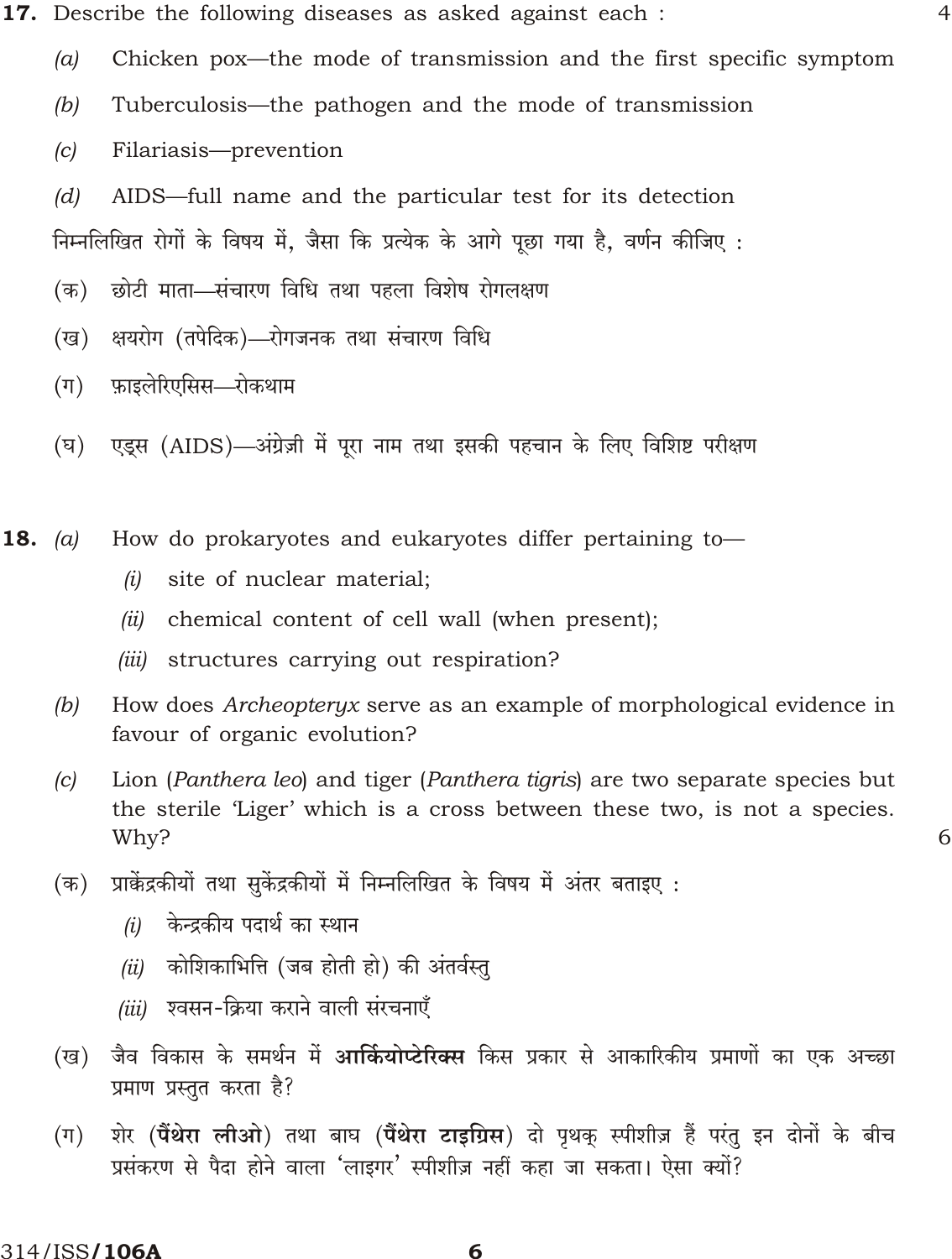- **19.** Draw the sketches of the following human organs as asked (No description is needed.) :
	- Sectional view of eye and label only those *eight* parts through which the  $(a)$ light rays pass and fall on the most efficient part of the sensitive layer
	- Front view of thyroid gland along with its closest associated structures  $(b)$ and label them all

निम्नलिखित मानव अंगों के, जैसा उनके आगे निर्देश दिया गया है, आरेख बनाइए (वर्णन की आवश्यकता नहीं है।):

- (क) आँख का काट दृश्य और उसमें केवल उन **आठ** भागों का नामांकन कीजिए जिनमें से होते हुए प्रकाश की किरणें अंततः संवेदी परत पर बने सर्वाधिक संवेदनशील भाग पर पहुँचती हैं।
- थाइरॉइड ग्रंथि और उससे निकटतम सहसंबंध बनाती हुई संरचनाएँ, तथा इन सबका नामांकन (ख) कीजिए।
- **20.** (a) Differentiate between genotype and phenotype.
	- The  $F_2$  dihybrid ratio after crossing homozygous red-flowered tall pea  $(b)$ plants with white-flowered dwarf pea plants was stated by a student as : 9 Tall Red: 3 Tall Dwarf: 3 Dwarf Red: 1 Dwarf White Mention what is wrong in this and why.
	- $(c)$ An adult human has XO genotype. Name the syndrome and mention one abnormal visible body feature of such a case.  $2 + 2 + 2$
	- जीनप्ररूप तथा लक्षणप्ररूप में विभेद कीजिए। (क)
	- समयुग्मी लाल फूल वाले ऊँचे मटर के पौधों को सफ़ेद फूल वाले बौने मटर के पौधों के साथ (ख) संकरण कराने पर प्राप्त F<sub>2</sub> द्विसंकर अनुपात को किसी विद्यार्थी ने इस प्रकार लिखा : 9 ऊँचे लाल · 3 ऊँचे बौने · 3 बौने लाल · 1 बौना सफेद बताइए कि इस प्रकार लिखे जाने में क्या गलती है और क्यों।
	- एक वयस्क मानव का जीनप्ररूप XO है। इस सिंड्रोम का नाम लिखिए और इस प्रकार के मामले  $(\Pi)$ में शरीर का कोई एक दश्यमान अपसामान्य लक्षण लिखिए।

6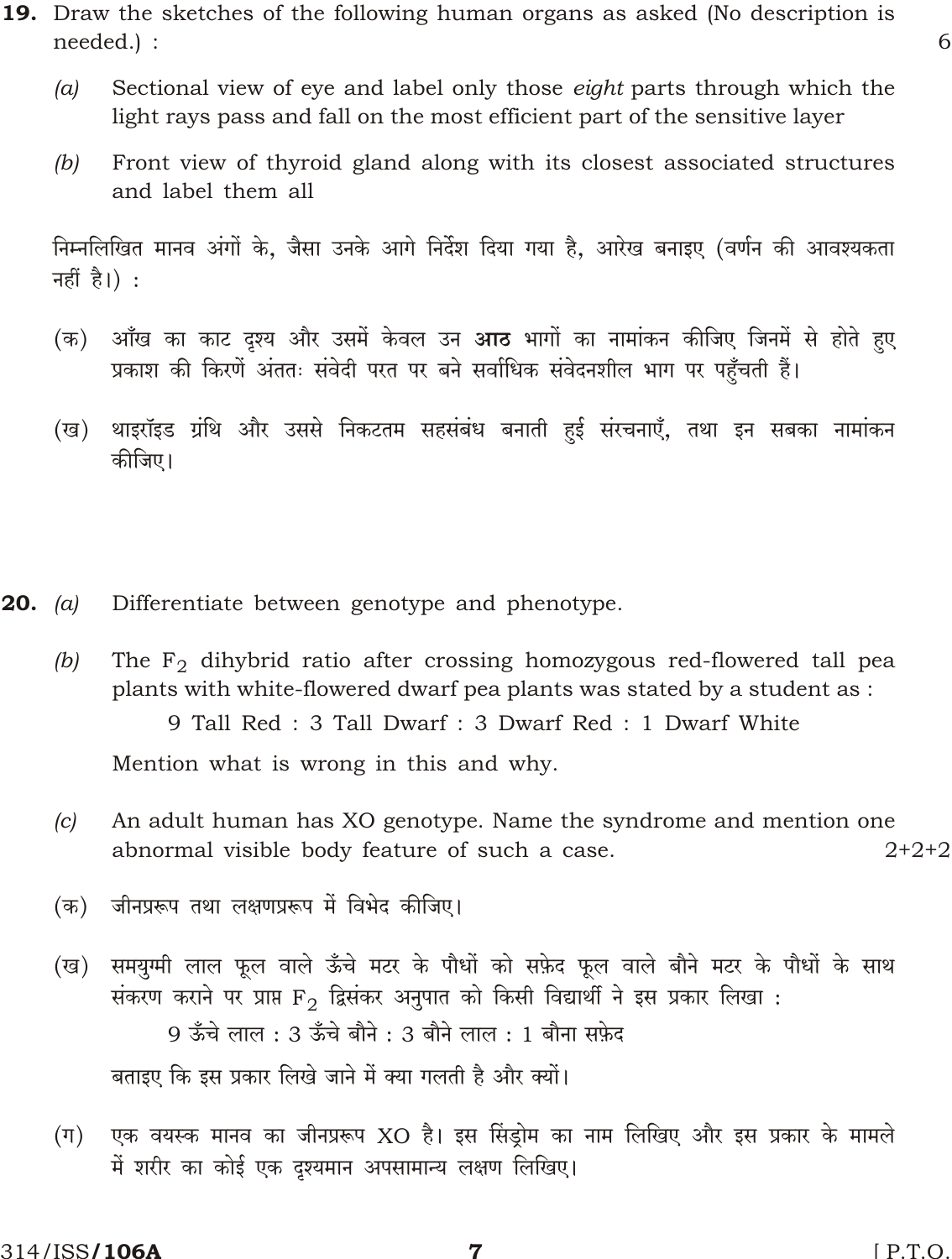- What are four external factors which affect the plant growth? **21.** (a)
	- $(b)$ Name two plant hormones and their opposite functions related to dormancy of buds.
	- $(c)$ Name first two phases of growth in a normal sigmoid growth curve, and mention how they do differ.  $2 + 2 + 2$
	- (क) वे **चार** बाह्य कारक कौन-से हैं, जो पादप वृद्धि पर प्रभाव डालते हैं?
	- (ख) पौधों में मुकुलों की प्रसूप्तता से संबंधित **दो** पादप हॉर्मोनों के नाम एवं उनके परस्पर विपरीत कार्य लिखिए।
	- एक सामान्य सिग्मॉइड वृद्धि वक्र की पहली दो प्रावस्थाओं के नाम लिखिए और बताइए उनमें क्या  $(\Pi)$ मख्य अंतर है।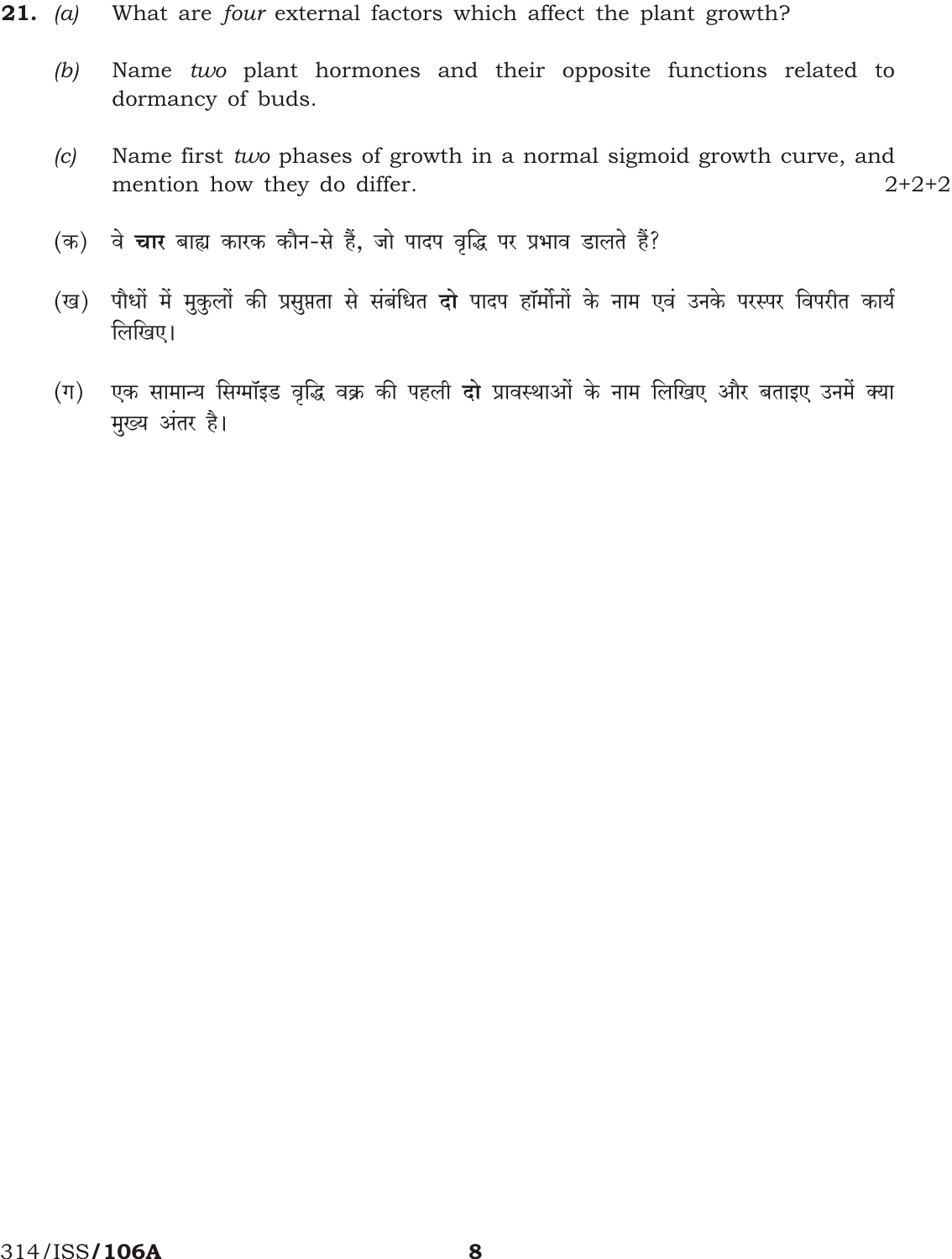# **SECTION-B**

#### खण्ड–ब

# OPTION-I

### विकल्प–ा

# (Tools and Techniques in Biology)

# (जीवविज्ञान में यंत्र एवं तकनीकें)

22. Differentiate between stain and reagent.

अभिरंजक तथा अभिकर्मक में क्या अंतर है, बताइए।

**23.** Name two commonly used chemicals which can be put in insect collecting bottles other than sodium cyanide.  $\mathbf{1}$ 

सोडियम साइनाइड के अतिरिक्त उन दो सामान्य रसायनों के नाम लिखिए, जिन्हें कीट संग्रहण बोतलों के भीतर डाला जाता है।

- **24.** Why are exhaust fans absolutely essential in biology laboratories? जीवविज्ञान प्रयोगशालाओं में एक्ज़ॉस्ट पंखों का लगा होना नितान्त आवश्यक क्यों है?
- 25. Describe the general procedure and principle of the technique of paper chromatography. पेपर क्रोमैटोग्राफ़ी नामक तकनीक को करने के सामान्य तरीके और उसके सिद्धान्त का वर्णन कीजिए।
- **26.** (a) Describe very briefly any *three* uses of an incubator in biology laboratory.
	- Give the name of a blood pressure instrument. Describe the working of  $(b)$ the part called 'cuff' which is commonly found in all different types of blood pressure instrument.

6

 $\mathbf{1}$ 

 $\overline{2}$ 

 $\overline{2}$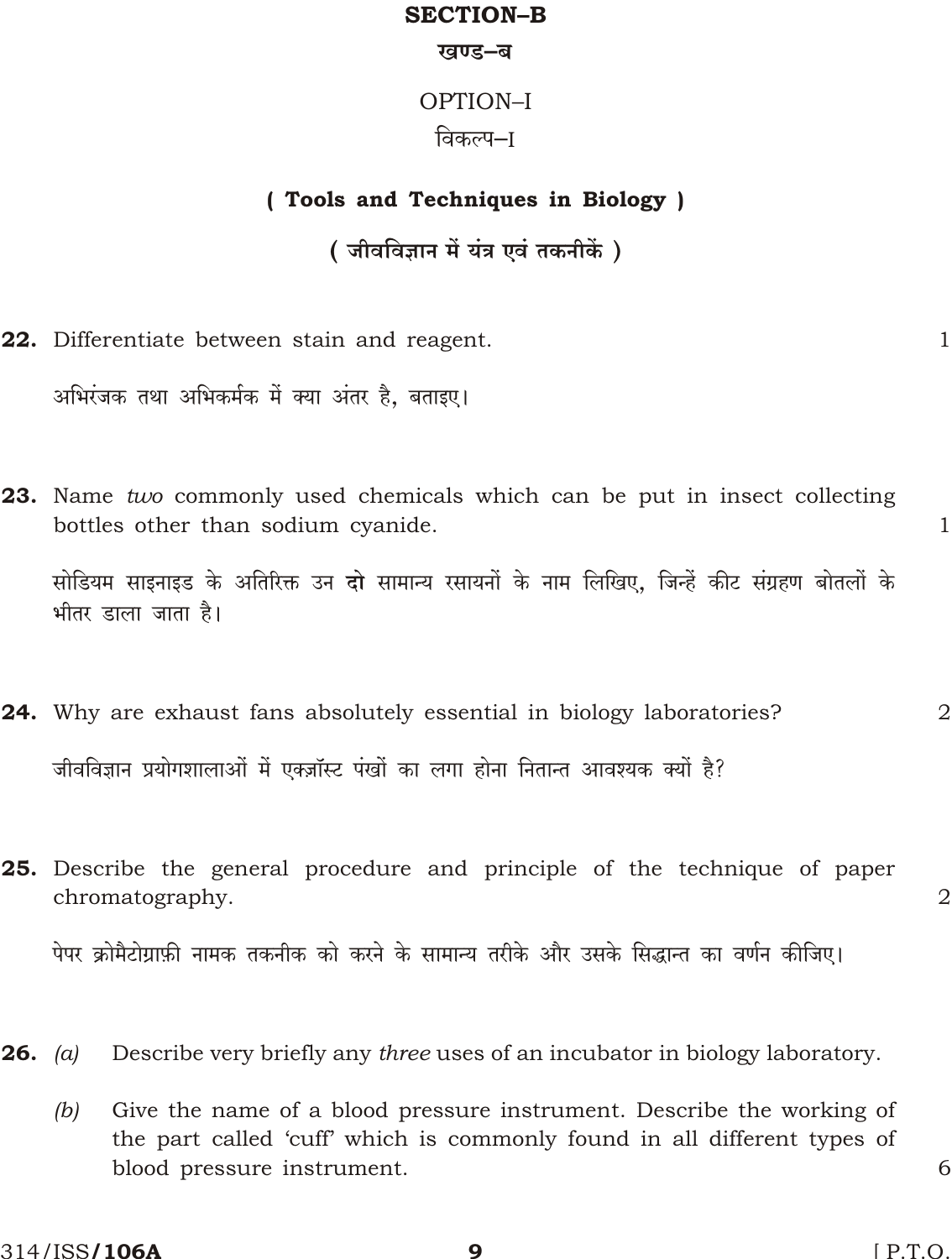- (क) जीवविज्ञान प्रयोगशाला में इस्तेमाल किए जाने वाले इनक्यूबेटर के कोई **तीन** उपयोग बहत संक्षेप में लिखिए।
- रक्त दाब नापने वाले यंत्र का नाम लिखिए। 'कफ़' के उस भाग के कार्य करने की विधि का वर्णन (ख) कीजिए, जो सभी प्रकार के रक्त दाब यंत्रों में समान रूप से पाया जाता है।

OPTION-II

विकल्प–II

# (Economic Biology) ( आर्थिक जीवविज्ञान )

- 22. List any three general categories of ornamental trees.  $\mathbf{1}$ सजावटी वृक्षों की कोई **तीन** सामान्य श्रेणियाँ गिनाइए।
- **23.** Is elephant a domesticated animal or a tamed animal? Give reason in support of your answer. क्या हाथी एक पालतू पशु है या घरेलू पशु? अपने उत्तर के समर्थन में कारण बताइए।

 $\mathbf{1}$ 

- 24. Describe the chief medicinal and industrial uses of fish.  $\overline{2}$ मछलियों के मुख्य औषधि एवं औद्योगिक उपयोगों का वर्णन कीजिए।
- 25. Name the source plant of the following and mention any one medicinal use of each:  $\overline{2}$ 
	- Reserpine  $(a)$
	- $(b)$ Azadirachtin

निम्नलिखित के स्रोत पौधे का नाम लिखिए एवं प्रत्येक का एक-एक औषधि उपयोग बताइए :

- (क) रेज़रपीन
- (ख) ऐज़ैदिरख़्तिन